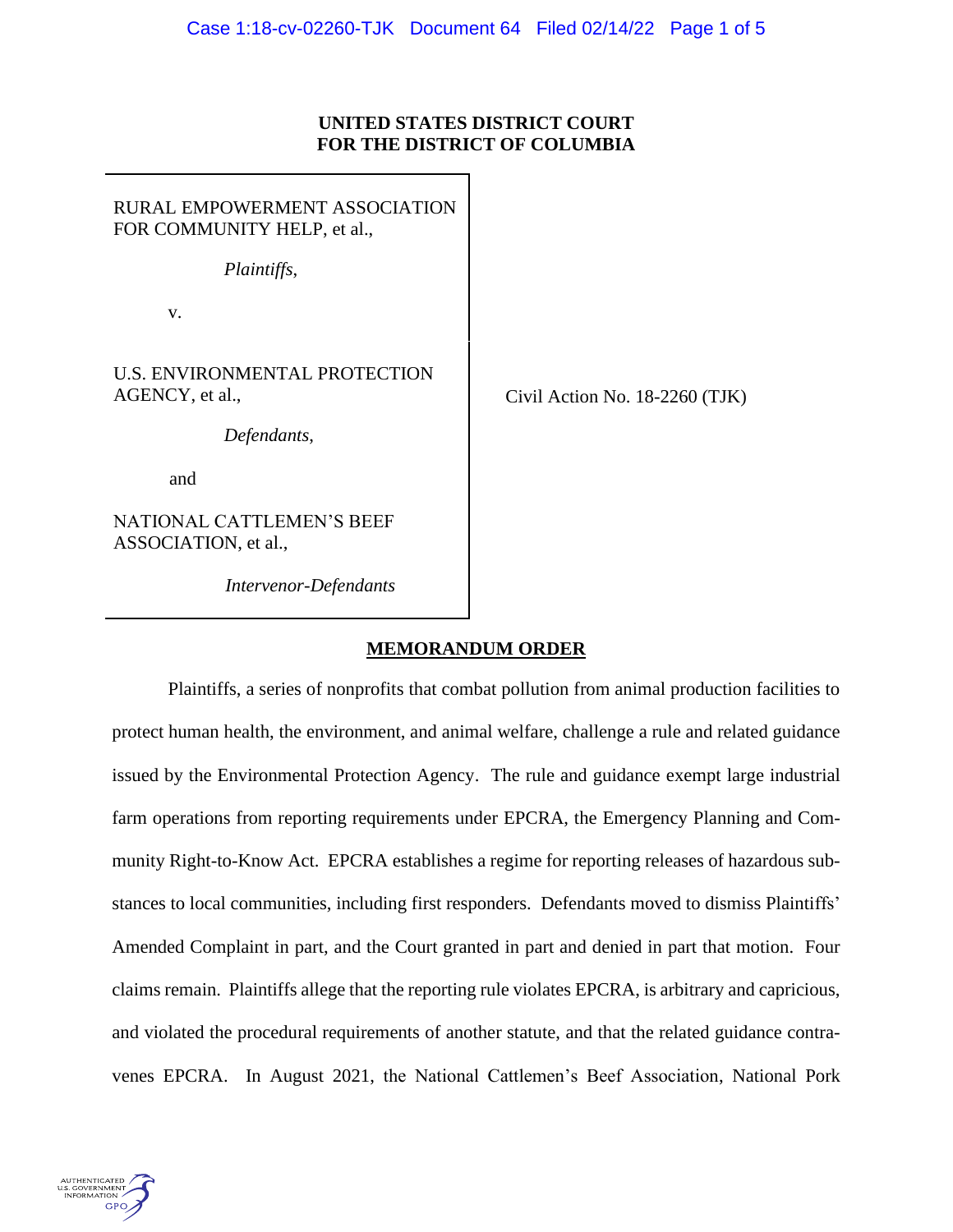### Case 1:18-cv-02260-TJK Document 64 Filed 02/14/22 Page 2 of 5

Producers Council, American Farm Bureau Federation, and U.S. Poultry & Egg Association intervened in support of Defendants. After the Court ordered the parties to submit a joint schedule for briefing, Defendants moved to both voluntarily remand the case and to dismiss it. Intervenors do not oppose, but Plaintiffs do. For the reasons explained below, the Court will grant Defendants' request for voluntary remand but deny their request for dismissal.

### **I. Legal Standard**

Courts "have broad discretion to grant or deny an agency's motion to remand." *Util. Solid Waste Activities Grp. v. EPA*, 901 F.3d 414, 436 (D.C. Cir. 2018). Usually, courts "grant an agency's motion to remand so long as the agency intends to take further action with respect to the original agency decision on review." *Id*. (cleaned up). "Voluntary remand is typically appropriate (i) when new evidence becomes available after an agency's original decision was rendered, or (ii) where intervening events outside of the agency's control may affect the validity of an agency's actions." *FBME Bank Ltd. v Lew*, 142 F. Supp. 3d 70, 73 (D.D.C. 2015) (cleaned up). "An agency may also 'request a remand (without confessing error) in order to reconsider its previous position.'" *Clark v. Perdue*, No. 19-cv-394 (JEB), 2019 WL 2476614, at \*2 (D.D.C. June 13, 2019) (quoting *Util. Solid Waste*, 901 F.3d at 436). In reviewing such motions, courts should consider "whether remand would unduly prejudice the non-moving party" and "if the agency's request appears to be frivolous or made in bad faith." *Id*. (cleaned up).

## **II. Analysis**

The Court finds that Defendants' reason for requesting voluntary remand is not frivolous, nor is it made in bad faith; in fact, it appears legitimate and reasonable. And any prejudice that may accrue to Plaintiffs is not undue. For these reasons, voluntary remand is appropriate, but the Court will decline to dismiss the case.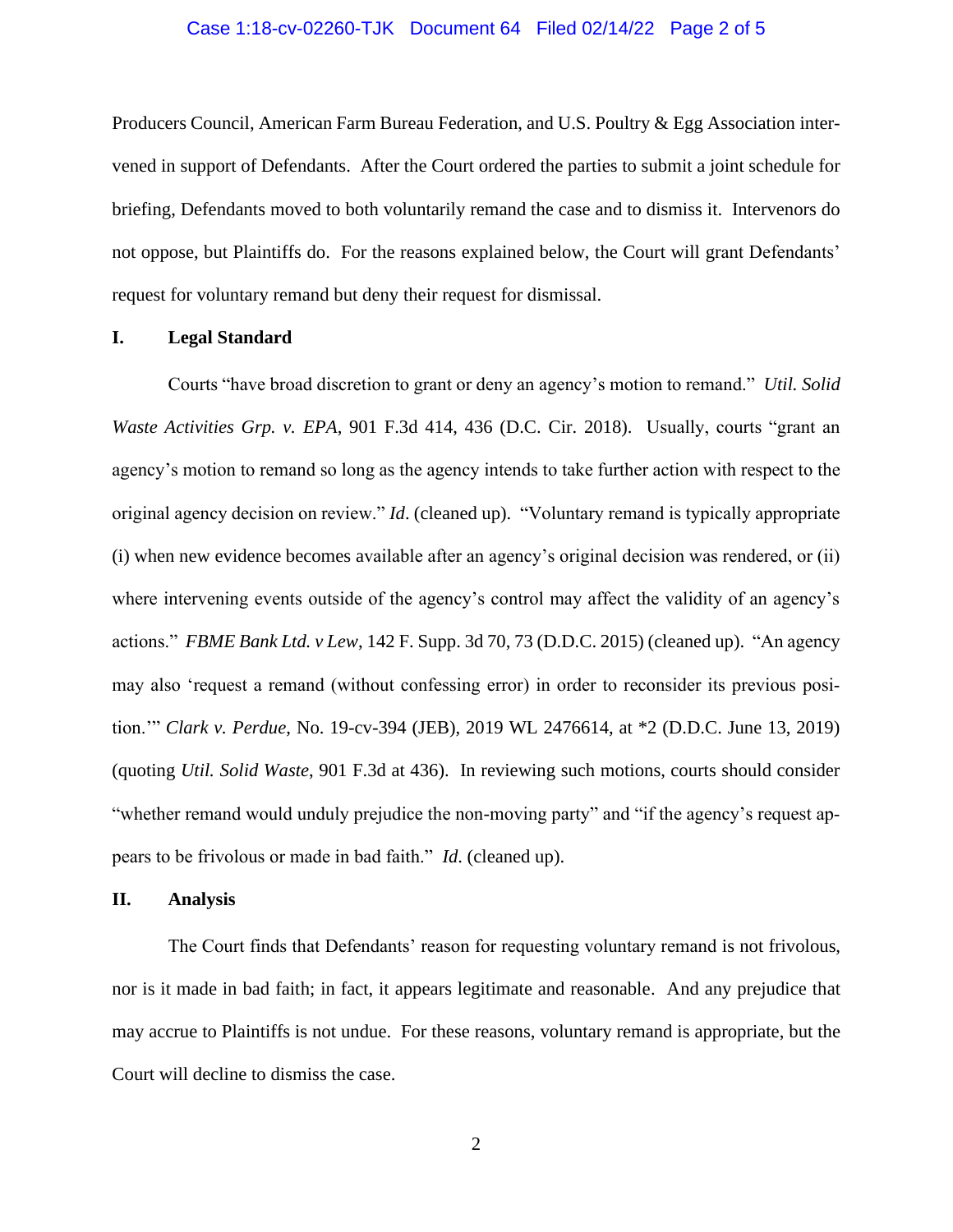#### Case 1:18-cv-02260-TJK Document 64 Filed 02/14/22 Page 3 of 5

Defendants seek voluntary remand for a straightforward and entirely legitimate reason: to revisit the reporting rule given Executive Order ("EO") 13990 signed by President Biden. That EO outlines the policies of the Biden administration, which include "to improve public health and protect our environment; to ensure access to clean air and water; . . . to hold polluters accountable, including those who disproportionately harm communities of color and low-income communities; [and] to reduce greenhouse gas emissions." 86 Fed. Reg. 7,037 (Jan. 25, 2021). The EO then directs federal agencies "to immediately review and, as appropriate and consistent with applicable law, take action to address the promulgation of Federal regulations and other actions during the last 4 years that conflict with these important national objectives, and to immediately commence work to confront the climate crisis." *Id.* In accordance with that directive, the Environmental Protection Agency ("EPA") began reviewing the reporting rule. In fact, in August 2021, EPA met with Plaintiffs to discuss their concerns, including their concern about "EPA's legal interpretation in support of the Rule." ECF No. 58-1 ¶ 8. After review was complete in November 2021, EPA concluded that it "should conduct a rulemaking to revise or rescind the Rule," and moved for remand. *Id.* ¶ 9.

True, as Plaintiffs point out, Defendants have not confessed error or admitted that the rule is improper. But an agency need not "confess error or impropriety in order to obtain a voluntary remand." *Limnia, Inc. v. U.S. Dep't of Energy*, 857 F.3d 379, 387 (D.C. Cir. 2017). An agency only needs to "profess intention to reconsider, re-review, or modify the original agency decision that is the subject of the legal challenge," *id.*, which is exactly what Defendants have done. They have committed to "revisit [ing]" EPA's "interpretation of the governing statute, the procedures it followed in reaching its decision, [and] the decision's relationship to other agency policies." ECF No. 58 at 12–13. And more than that, EPA has concluded that it "should . . . revise or rescind the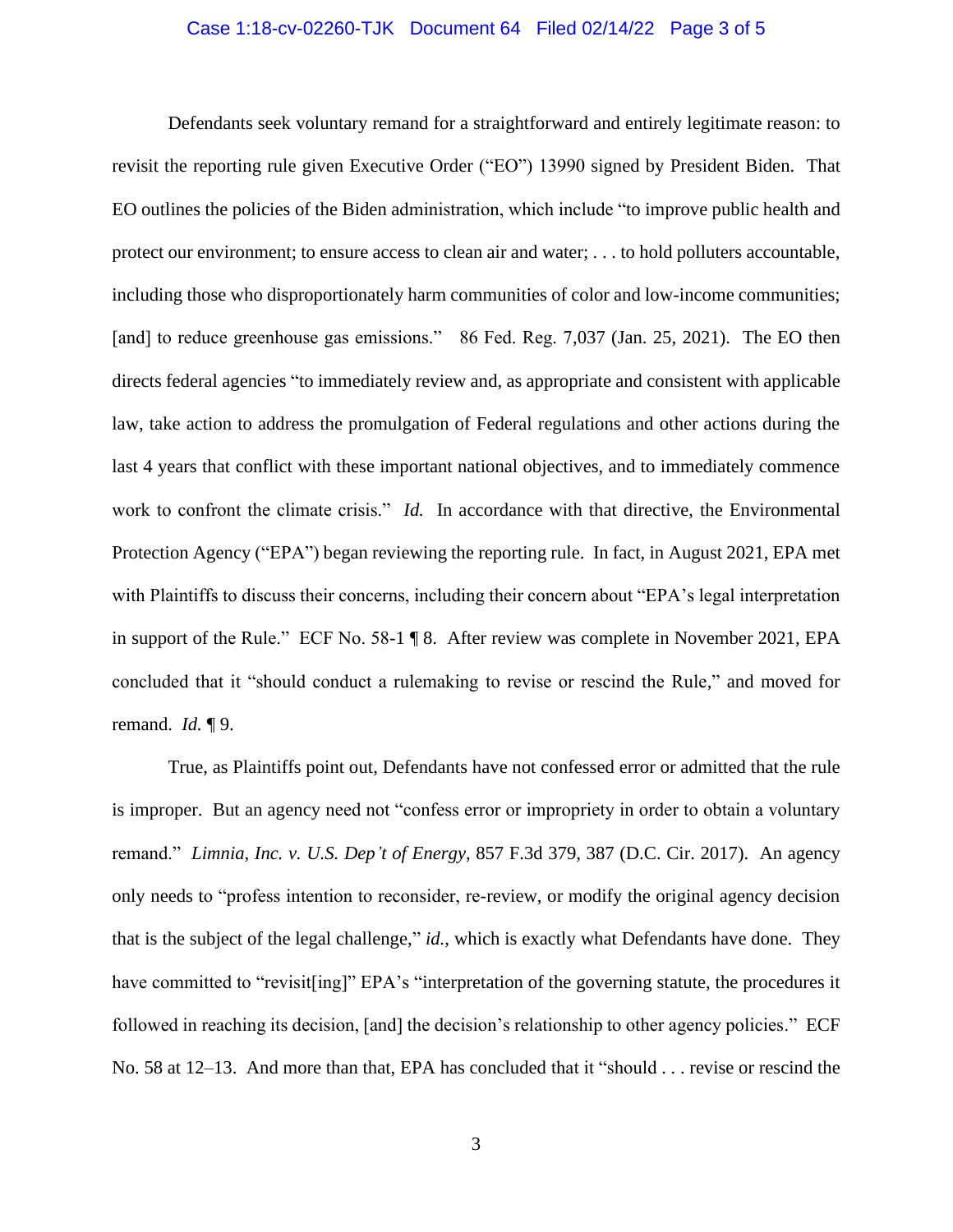#### Case 1:18-cv-02260-TJK Document 64 Filed 02/14/22 Page 4 of 5

Rule." ECF No. 58-1 ¶ 9. All this appropriately reflects the Supreme Court's admonition that agencies "must consider varying interpretations and the wisdom of [their] polic[ies] on a continuing basis, for example, in response to changed factual circumstances, or *a change in administrations*." *See Nat'l Cable & Telecomm. Ass'n v. Brand X Internet Servs.*, 545 U.S. 967, 981 (2005) (emphasis added) (citation omitted).

Defendants' reconsideration may moot Plaintiffs' claims, providing their requested relief and saving the parties' and the Court's resources. EPA could rescind the rule. Or it could revise the rule in a way that tracks Plaintiffs' reading of the governing statute, is not arbitrary or capricious, and follows the procedural requirements of other relevant statutes. Plaintiffs respond that "EPA has undermined the protections and purpose of EPCRA for over a decade, depriving Plaintiffs and their members of vital information to which they are lawfully entitled, and nothing suggests that it will do otherwise should this Court remand the Rule without vacatur." ECF No. 59-1 at 51. But Plaintiffs' only evidence on the latter point is what EPA did in a different case years ago, when it "sat on its hands for four years until, upon a motion by the plaintiffs, the court recalled the mandate." *Id.* at 50–51. That says little about what is likely to happen here, where EPA has pledged, in response to an Executive Order and after meeting with Plaintiffs, to either "revise or rescind the Rule." ECF No. 58 at 10–11.

All that said, voluntary remand is not cost-free. Defendants seek remand so that they can conduct notice-and-comment rulemaking to revise or rescind the rule. And notice-and-comment rulemaking takes time. Meanwhile, remand at this stage—before summary judgment briefing is complete—would result in the rule remaining in effect while rulemaking takes place.<sup>1</sup> And all the

<sup>&</sup>lt;sup>1</sup> When Plaintiffs opposed Defendants' motion for voluntary remand, they also cross-moved for summary judgment. *See* ECF No. 59. The Court granted Defendants' motion to stay briefing on